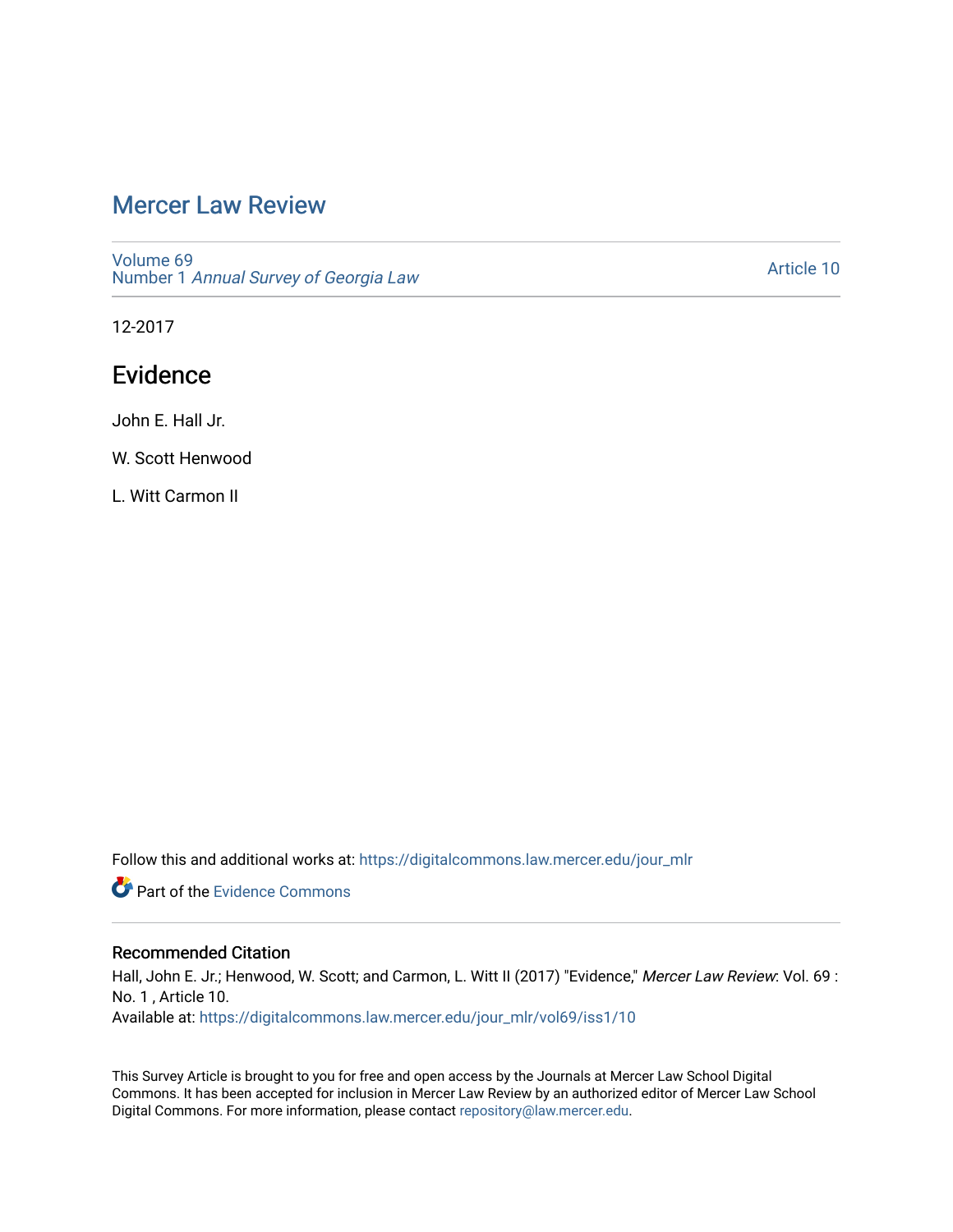# **Evidence**

### **by John E. Hall, Jr.\***

# **W. Scott Henwood"**

### **and L. Whit Carmon IP"**

#### I. INTRODUCTION

Following the adjustments to Georgia's Evidence Code on January **1, 2013,** Georgia courts have developed significant case law interpreting various changes from the old code.' This year's survey period marks the fourth year since the landmark alterations to the Georgia Evidence Code, Official Code of Georgia Annotated **(O.C.G.A.)** Title 242 took effect. Addressed in this year's Article are cases spanning from June **1, 2016** to May **31, 2017.3** Specifically, this Article addresses the following: **(1)** Significant developments regarding the admissibility of evidence ascertained **by** or maintained through technology; (2) Special rules of admissibility tied to crimes of sexual misconduct or prior violent bad acts; and **(3)** Exercises of the exemptions to the hearsay rule.

**1.** Ga. H.R. Bill 24, Reg. Sess., 2011 Ga. Laws **52** (codified at **O.C.G.A.** tit. 24).

2. **O.C.G.A.** tit. 24 **(2013).**

<sup>\*</sup>Founding Partner in the firm of Hall Booth Smith, **P.C.,** Atlanta, Georgia. Mercer University (B.A., **1981);** Mercer University School of Law **(J.D.,** 1984). Member, Mercer Law Review **(1982-1984);** Student Writing Editor **(1983-1984).** Member, State Bar of Georgia.

**<sup>-</sup>Of** Counsel in the firm of Hall Booth Smith, **P.C.,** Atlanta, Georgia. Georgia State University (B.B.A., **1976);** Woodrow Wilson College of Law **(J.D., 1978).** Former Reporter of Decisions for the Georgia Supreme Court and the Georgia Court of Appeals. Member, State Bar of Georgia.

<sup>~</sup>Associate in the firm of Hall Booth Smith, **P.C.,** Atlanta, Georgia. University of Georgia (B.A., **2013);** Mercer University School of Law **(J.D., 2016).** Member, Mercer Law Review (2014-2016). Member, State Bar of Georgia.

**<sup>3.</sup>** For an analysis of evidence during the prior survey period, see John **E.** Hall, Jr., W. Scott Henwood **&** Jacque Smith Clarke, *Evidence, Annual Survey of Georgia Law,* **67** MERCER L. REV. **63 (2016).** Special thanks to Will Story for his research assistance with this year's Article.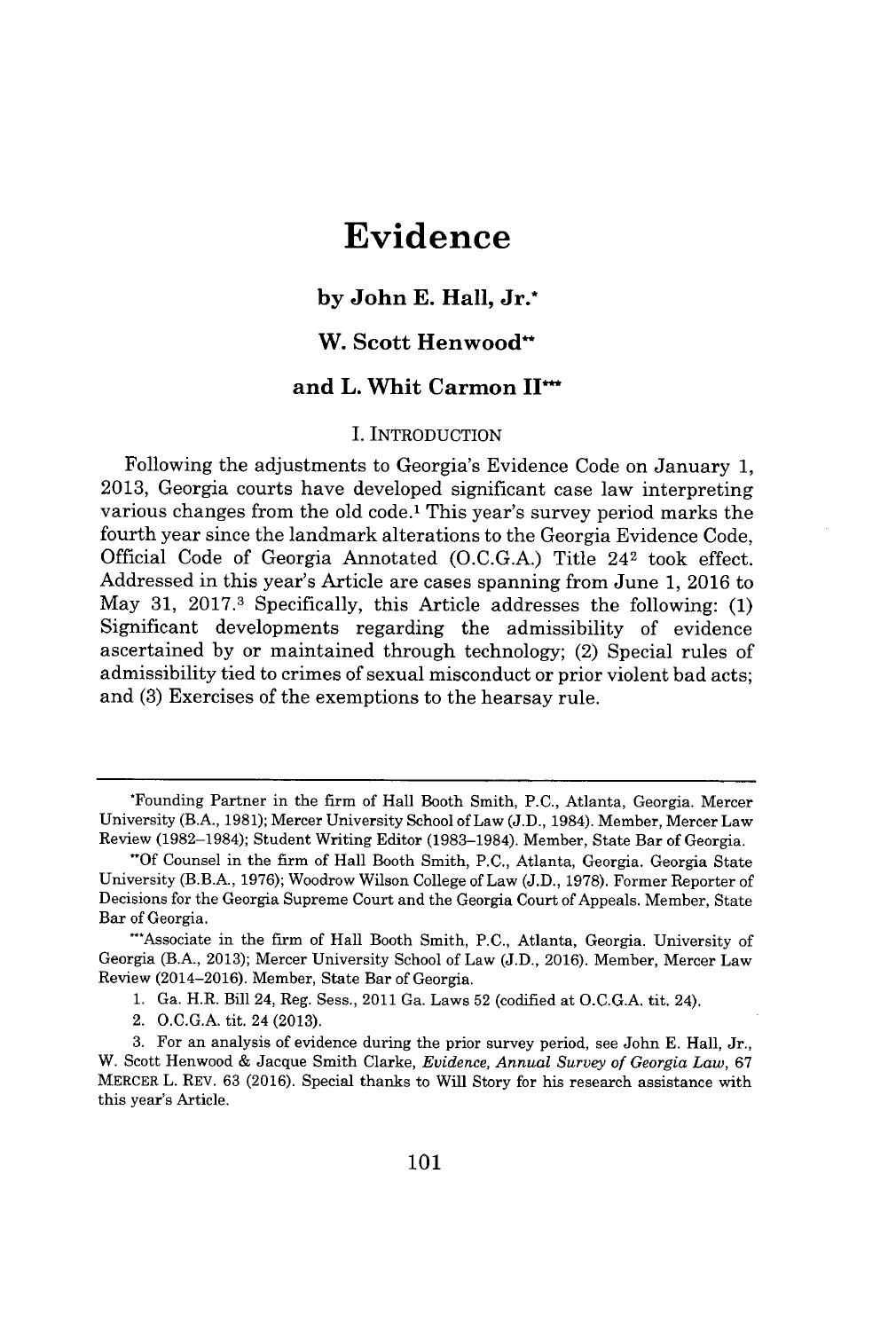#### II. TECHNOLOGY

In the era of continuous self-documentation, the advent of everadvancing, smaller, increasingly more user-friendly recording devices has given rise to large gaps in the law. There is an enormous need for legal authority interpreting the use and admissibility of recorded statements, events, and circumstantial evidence procured **by** or maintained through contemporary technology. In this survey period, Georgia courts addressed several pertinent points of law regarding the intersection of evidence and technology.

#### *A. Authentication of Evidence Maintained as Video Recording*

In *State v. Smith,<sup>4</sup>*the defendant sought to exclude a video recording of his statement **in** a pretrial motion. In the hearing on the motion, an investigator acknowledged the disc housing the alleged statement had no identifying markers on it that would confirm it was the video taken on the day of the crime, and further testified he was not present when the disc in question was created. In addressing the authentication of the video, the Decatur County Superior County stated, "[T]he State must show [the recording] is a fair representation of the statement, and may authenticate the recording **by** any witness familiar with the subject depicted on the recording, as is the case with any other video recording presented as evidence at a criminal trial."5 The Georgia Supreme Court upheld the trial court's decision to exclude the video recording of the defendant's confession because, "Given the equivocal testimony of the investigator with respect to whether the video disc being offered into evidence was one he had reviewed, the State failed to carry its burden of proving the video recording was a fair representation of defendant's interview."<sup>6</sup>

#### *B. Necessity of Preserving All Components of Recorded Video Evidence*

In *State v. Hall,<sup>7</sup>*the Georgia Court of Appeals held that the State failed to prove a cell phone video contradicted a defendant police officer's version of the events such that it did not resolve a conflict in evidence where the video contained no audio recording component of the incident in question.<sup>8</sup>Hall, a Clayton County police officer, was indicted for simple battery based on his use of force during an encounter with a homeowner

<sup>4.</sup> **299** Ga. **901, 792 S.E.2d 677 (2016).**

**<sup>5.</sup>** *Id.* at **903, 792 S.E.2d** at **678.**

**<sup>6.</sup>** *Id.* at **903, 792 S.E.2d** at **678-79.**

**<sup>7. 339</sup>** Ga. **App. 237, 793 S.E.2d 522 (2016).**

**<sup>8.</sup>** *Id.* at 245, **793 S.E.2d** at **528.**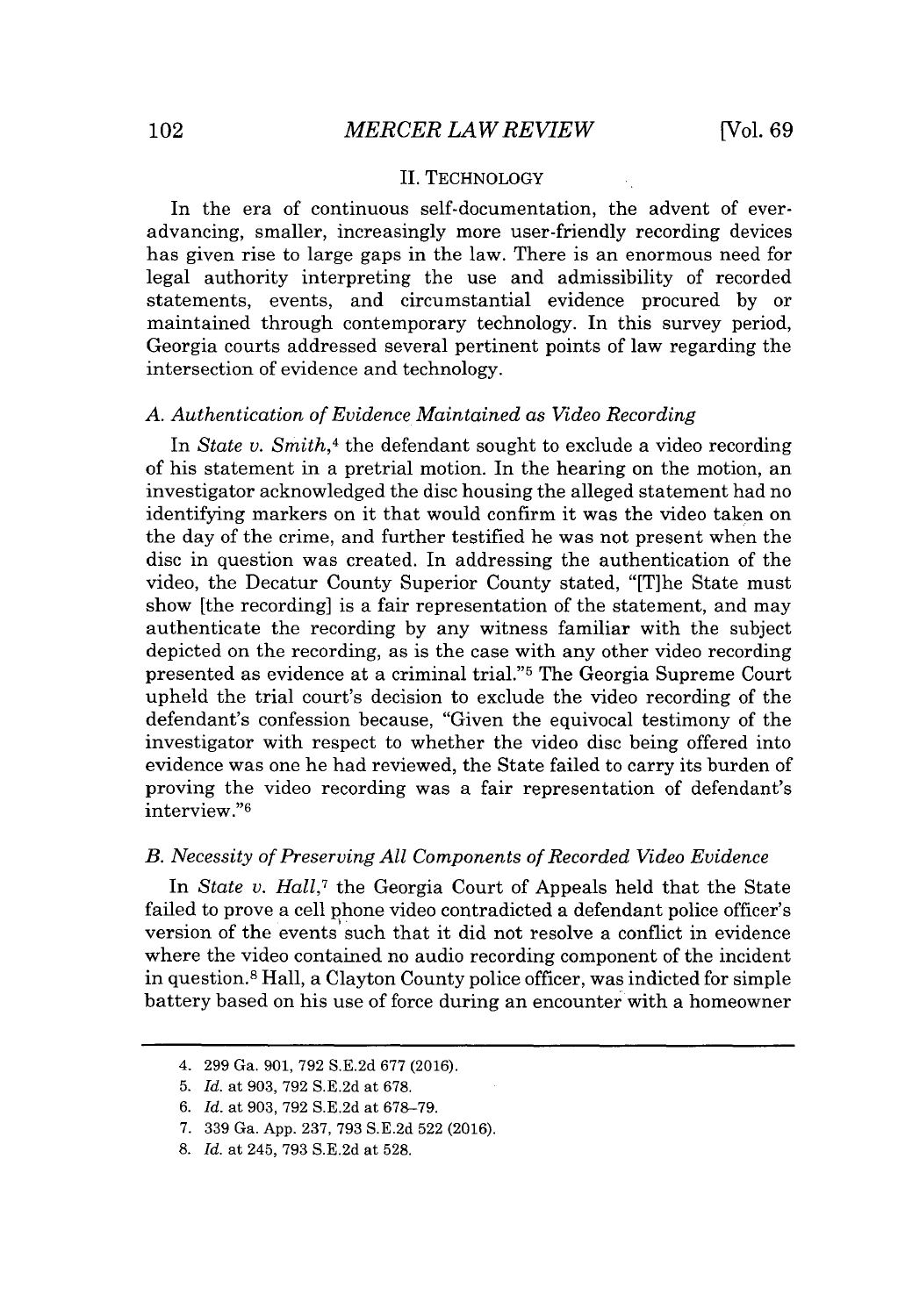whom he believed might be a burglar. At trial, Hall filed a motion seeking immunity from prosecution under **O.C.G.A.** *§* 16-3-24.2,9 wherein he argued that "his use of force was reasonable and justified in light of the homeowner's resistance to being handcuffed and detained."<sup>10</sup> After an evidentiary hearing that included witness testimony and cell phone video footage of most of the incident, the trial court granted Hall's motion for immunity. Subsequently, the State appealed.<sup>11</sup>

On appeal from the trial court's grant of denial of immunity under **O.C.G.A.** *§* 16-3-24.2, the court of appeals viewed the evidence in the light most favorable to the trial court's ruling.<sup>12</sup> The immunity statute in question provides law enforcement with immunity if the officer's conduct is justified. <sup>13</sup>The statute states that, **"A** person is justified in threatening or using force against another when and to the extent that he or she reasonably believes that such threat or force is necessary to defend himself or herself or a third person against such other's imminent use of unlawful force."<sup>14</sup>

The court of appeals held that the State's argument that the suspect did not resist was not supported **by** the footage contained on the cell phone.<sup>15</sup> Additionally, as there was no audio component included in the video, the evidence did not resolve the conflicting testimony regarding whether the suspect was argumentative and belligerent towards Hall and the other officers, nor **did** the video resolve the conflicting testimony whether the defendant requested that the suspect put his arms behind his back before the suspect was handcuffed. **<sup>16</sup>**

This case clearly illustrates the importance of preserving all facets of multimedia recordings, and demonstrates that Georgia courts will take a multi-layered approach to reviewing such recordings. Here, as demonstrated in Judge Peterson's concurrence, the court demonstrates the importance of preserving a complete audio-visual file:

The video [was] not clear enough for [the Court] to determine with confidence which disputed set of facts are true. If it was, [the Court] would owe no deference to the trial court's factual findings **. .** regardless of whether they were based in part on resolving conflicting witness testimony. But [the Court does] owe deference [in this case]

**<sup>9.</sup> O.C.G.A. §** 16-3-24.2 **(2017).**

**<sup>10.</sup>** *Hall,* **339** Ga. **App.** at 245, **793 S.E.2d** at **528.**

**<sup>11.</sup>** *Id.* at **237-38, 793 S.E.2d** at **523.**

<sup>12.</sup> *Id.*

**<sup>13.</sup> O.C.G.A. §** 16-3-24.2.

<sup>14.</sup> **O.C.G.A. § 16-3-21 (2017).**

**<sup>15.</sup>** *See Hall,* **339** Ga. **App.** at 245, **793 S.E.2d** at **528.**

**<sup>16.</sup>** *Id.*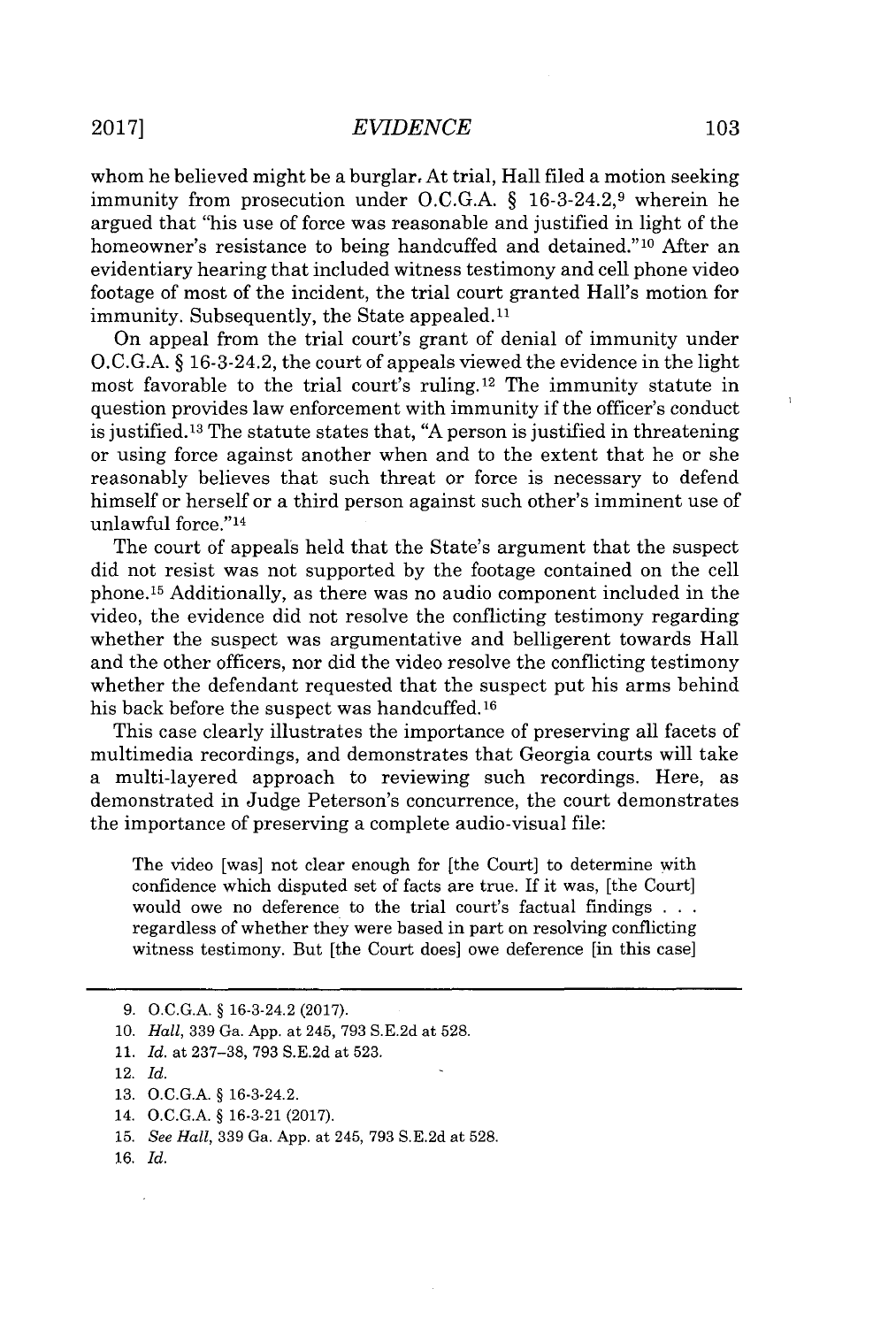because the video alone does not resolve the factual dispute, and the trial court had to resolve conflicting witness testimony to decide the matter.<sup>17</sup>

Obviously, the Georgia Court of Appeals recognizes the powerful impact that contemporaneous cell phone recordings have on circumstances such as this where there is a "central factual dispute" and only conflicting witness testimony available to resolve **it.18** However, as this case also demonstrates, where a multimedia recording does not capture every element of the event in question, courts are less likely to defer to the recording over other available evidence.<sup>19</sup>

#### *C. Recorded Phone Call Does Not Violate Sixth Amendment Right of Confrontation*

In *Jones v. State*,<sup>20</sup> the defendant was convicted of possessing a controlled substance outside of its original container, trafficking in heroin, and possessing heroin with the intent to distribute. The defendant argued that the trial court erred in permitting the State to play a recording of a monitored phone call between an informant and Jones when the informant did not testify at trial. The Clarke County Superior Court admitted the recording because it found the informant's statements were admissible to provide context for the defendant's responses to the informant's statements and were not admitted to prove the truth of the matter asserted. As for the defendant's own statements, the trial court determined those were admissible as admissions of a party opponent.<sup>21</sup> The court of appeals cited United States Court of Appeals for the Eleventh Circuit precedent that "statements offered **by** a nontestifying speaker are not hearsay and do not violate the Confrontation Clause when the statements are 'not offered for their truth, but only to place ... [the defendant's] statements in context."<sup>22</sup> Thus, the trial court did not err in admitting the recording.<sup>23</sup>

21. *Id.* at 102, **791 S.E.2d** at **632.**

**23.** *Id.* at **103, 791 S.E.2d** at **632;** *see also* United States v. Taylor, No. **16-10638, 2017 U.S. App. LEXIS 7990** (11th Cir. May **5,2017)** (holding a district court's admission of muted video clip recording of an alleged illegal drug transaction between defendant and the

**<sup>17.</sup>** *Id.* at 245-46, **793 S.E.2d** at **528-29** (Peterson, **J.,** concurring).

**<sup>18.</sup>** *Id.* at 245, **793 S.E.2d** at **528;** *see* Vergara v. State, **283** Ga. **175, 178, 657 S.E.2d 863, 867 (2008)** ("where controlling facts are not in dispute, . . **.** such as those facts discernible from a videotape, our review is de novo").

**<sup>19.</sup>** *See Hall,* **339** Ga. **App.** at 245-46, **793 S.E.2d** at **528-29.**

<sup>20.</sup> **339** Ga. **App. 95, 791 S.E.2d 625 (2016).**

<sup>22.</sup> *Id.* (quoting United States v. Makarenkov, 401 Fed. App'x 442, 445 (11th Cir. 2010)).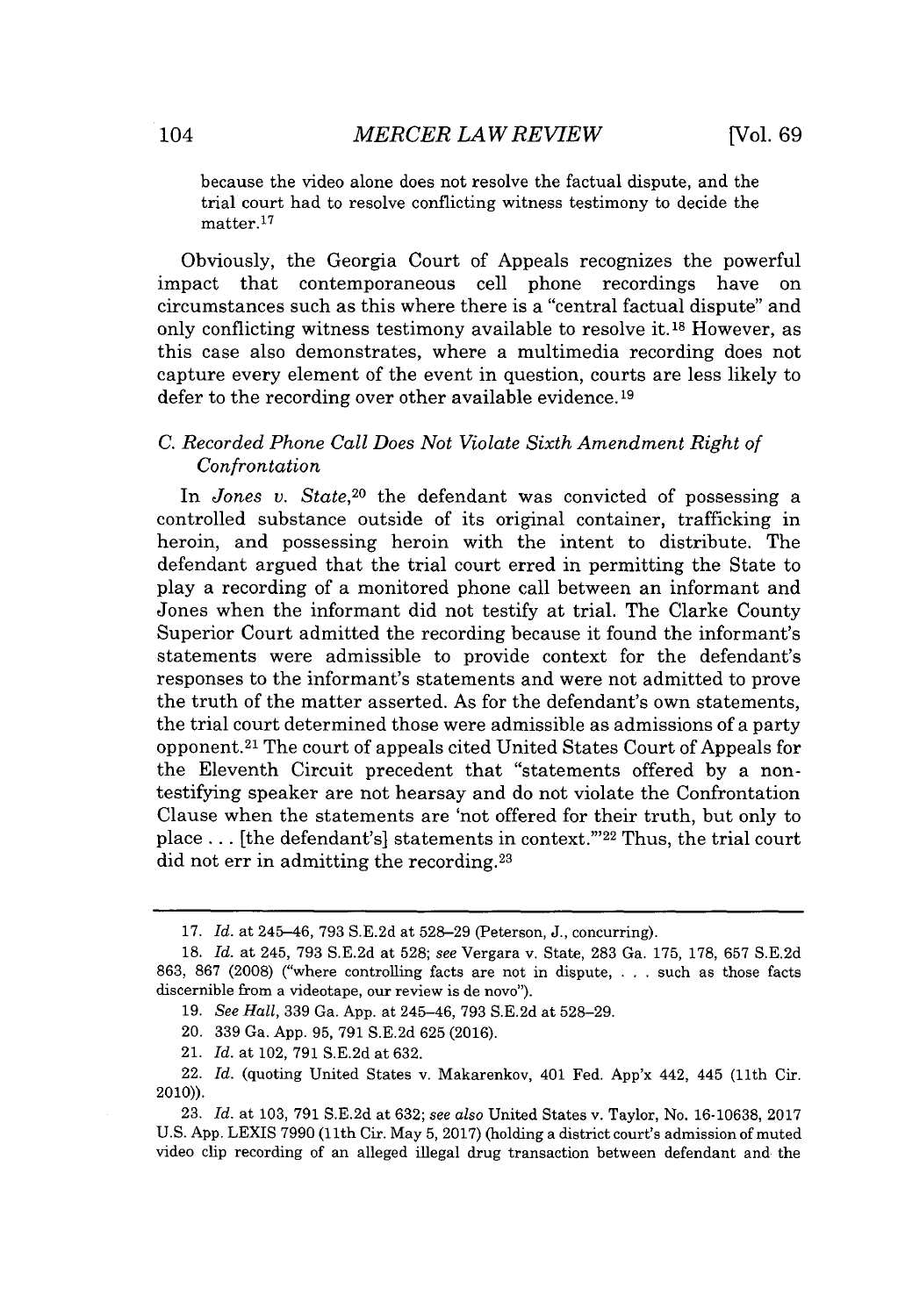#### III. ADMISSION OF PRIOR BAD ACTS **EVIDENCE-SEXUAL MISCONDUCT AND** DOMESTIC VIOLENCE

Georgia law has demonstrated, time and again, that crimes linked to domestic abuse and sexual violence receive close attention **by** the courts. This survey period illustrated several instances wherein the special rules that apply to the admissibility of evidence in these types of cases resulted in admission of evidence that might have otherwise been excluded. It bears emphasizing that the primary motivation for these special evidentiary rules is a clear public policy in favor of preventing these types of particularly heinous offenses.

#### *A. Domestic Violence-Admission of Prior Bad Acts as Evidence of Motive*

*In Harris v. State,<sup>24</sup>*the defendant was convicted of family violence battery under **O.C.G.A.** *§* **16-5-23.1(f)(2). <sup>2</sup> <sup>5</sup>**The defendant appealed, arguing the Newton County Superior Court improperly admitted evidence of his prior convictions for family violence battery and simple battery. Here, the defendant was alleged to have physically abused his girlfriend's aunt's twenty-year-old daughter because she allegedly refused his sexual advances. The prior conviction in question occurred when the defendant was found guilty of another act of family violence battery and a simple battery in **2009** against his estranged wife and her sister.<sup>26</sup>

The State averred that the evidence was permissible to show motive, specifically that the defendant uses physical violence to control women who have denied him something he desires.<sup>27</sup> Even though motive was not an element of the charged offense, the Georgia Court of Appeals upheld the admission because,

the other acts evidence was relevant to shed light on why Harris reacted as he did when the victim did not acquiesce to his sexual advances. **. . .** Accordingly, the evidence was relevant for the permissible purpose of showing the impetus behind [the defendant's]

confidential informant did not violate the Confrontation Clause because, even if muted video could be deemed testimonial for confrontation purposes, the video was not offered for its truth, but only to place the investigation and the footage of defendant in context).

<sup>24.</sup> **338** Ga. **App. 778, 792 S.E.2d** 409 **(2016).**

**<sup>25.</sup> O.C.G.A. § 16-5-23.1(f)(2)** (2012). This code section was amended in **2016 by** Senate Bill **193.** Ga. **S.** Bill **193,** Reg. Sess., **2016** Ga. Laws **518** (codified as amended at **O.C.G.A. § 16-5-23.1 (2017)).**

*<sup>26.</sup> Harris,* 338 Ga. App. at 778-79, 792 S.E.2d at 410-11.

**<sup>27.</sup>** *Id.* at **779, 792 S.E.2d** at 411.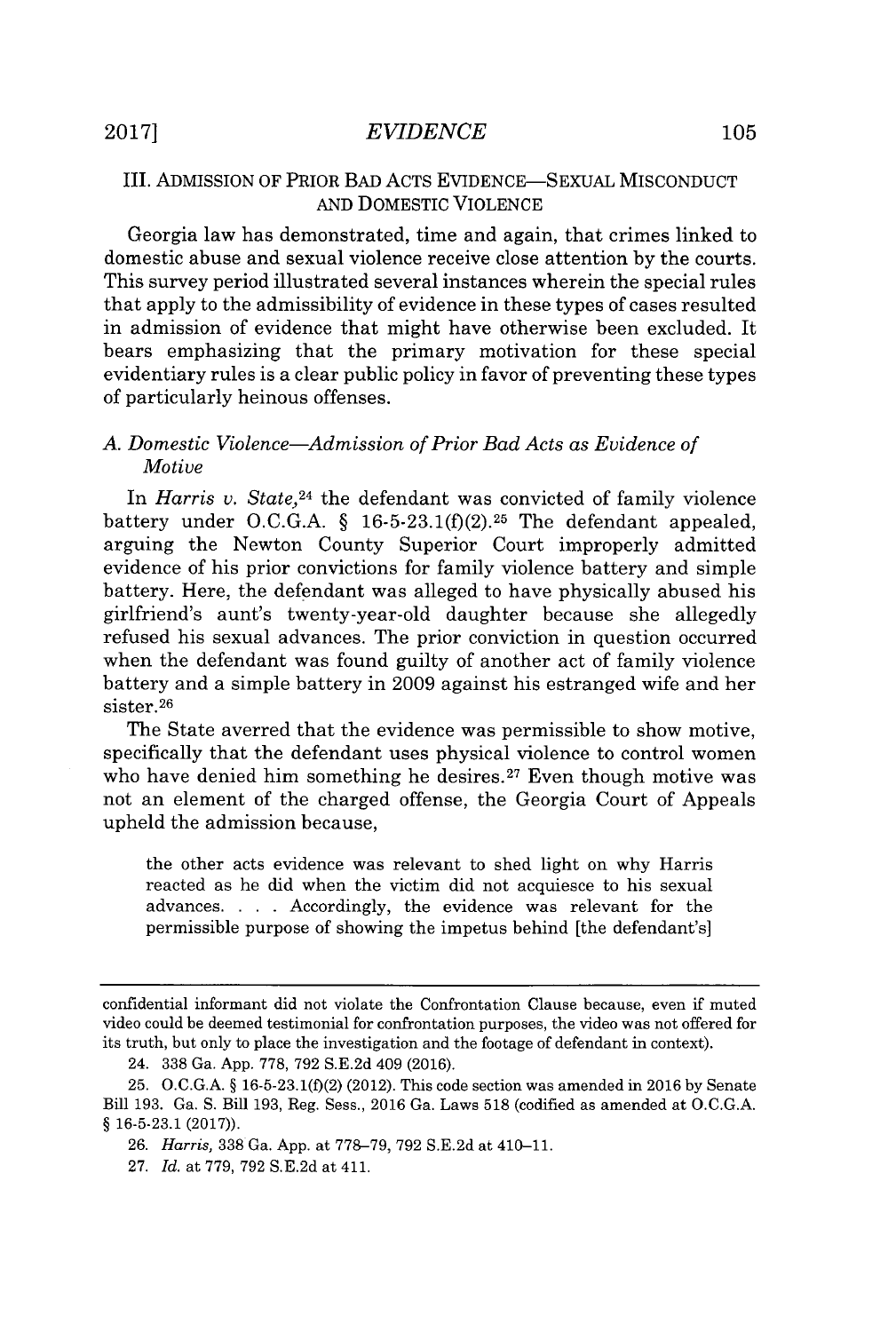action of punching the victim in the face when she did not willingly agree to be his sexual partner.<sup>28</sup>

In *Smart v. State,29* the defendant was convicted of malice murder and related offenses in connection with the beating of his wife. The defendant argued the Chatham County Superior Court erred in allowing the defendant's ex-wife's sister, Katie Tucker, to testify about the relationship the defendant had with his ex-wife and the abuse his ex-wife suffered during the course of their relationship.<sup>30</sup> The Georgia Supreme Court upheld the trial court's admission of the testimony because, although Tucker's testimony referenced specific acts of domestic violence, "her testimony also revealed the impetus behind that violence: control." <sup>31</sup>

In balancing that evidence under the Federal Rule of Evidence 403<sup>32</sup> test, the court held, "Tucker's testimony was not elicited merely to show that Appellant had engaged in prior acts of domestic violence, but, instead, it demonstrated that the violence was a mechanism for control of his intimate partners,"33 thus affirming the trial court's decision to allow Tucker's testimony. <sup>34</sup>Clearly, this is a very nuanced interpretation of the prohibition against admitting evidence of a person's "character or a trait of character [that] shall not be admissible for the purpose of proving action in conformity therewith on a particular occasion."35

The court explained that the evidence in question was not admitted to show that the defendant acted in conformity with a character trait (a propensity for domestic violence) but was, rather, admitted to show a reoccurring motive for committing similar acts of violence.<sup>36</sup> Parsing the difference between allowing the evidence to show "motive" as opposed to withholding it where it only demonstrates the propensity to act in conformity is no easy task. One can attempt to distinguish the two on the basis that motive involves a seemingly conscious acknowledgment of a pattern of behavior **by** the actor whereas the prohibition against "propensity evidence" seeks to avoid admitting evidence that allows jurors to consider evidence that suggests an individual was unconsciously predisposed to certain bad acts based on a pattern of previous behavior.<sup>37</sup>

- **30.** *Id.* at 416, **788 S.E.2d** at 446.
- **31.** *Id.* at 418, **788 S.E.2d** at 447.
- **32. FED.** R. EVID. 403.
- **33.** *Smart,* **299** Ga. at 419, **788 S.E.2d** at 448.
- 34. *Id.*
- **35. O.C.G.A.** *§* 24-4-404(a) **(2017).**
- **36.** *Smart,* **299** Ga. at 418, **788 S.E.2d** at 447.
- **37.** *Id.* at **417-18, 778 S.E.2d** at 447.

<sup>28.</sup> *Id.* at **781, 792 S.E.2d** at 413.

**<sup>29. 299</sup>** Ga. 414, **788 S.E.2d** 442 **(2016).**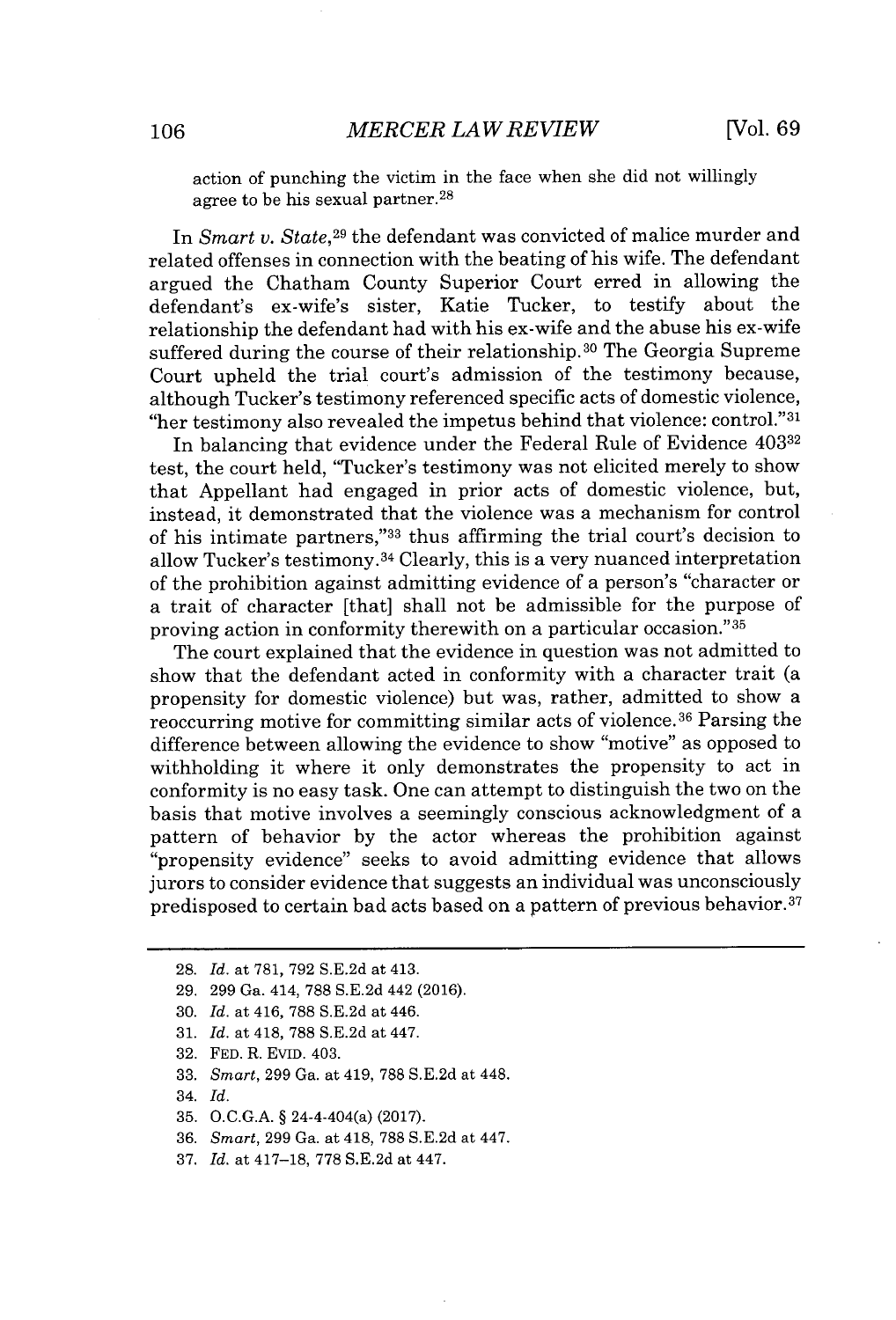There is a fairly apparent similar policy motivation for admitting evidence of prior acts of family violence and admitting prior acts of sexual violence-both attempt to protect a distinct class of particularly vulnerable individuals. In any event, this survey period's case law lends further support to those who seek a finessed method of admitting what otherwise might be considered inadmissible "propensity evidence" under **O.C.G.A. §** 24-4-404.38

For perspective, compare the above holdings to *Parks v. State,<sup>39</sup>*where the defendant was convicted of malice murder, felony murder, aggravated assault, and possession of a firearm during the commission of a felony. Thereafter, the defendant appealed his conviction on the basis that his prior **1990** conviction for aggravated assault should have been inadmissible.<sup>40</sup> After noting that the Georgia Supreme Court has adopted the Eleventh Circuit's three-part test for admissibility under Rule  $404(b)^{41}$  along with the balancing test under Rule  $403<sup>42</sup>$  the court held the trial court erred when it admitted the defendant's **1990** conviction. <sup>43</sup>The **1990** conviction stemmed from the defendant pleading guilty to an aggravated assault charge where he participated in a shooting that occurred in the parking lot of an apartment complex using a 9mm handgun. The State contended this evidence was admissible to show motive, intent, knowledge, identity, and the absence of mistake or accident. <sup>44</sup>The supreme court rejected these contentions, holding the defendant's knowledge was not at issue where the defense was justification, and that the defendant had made no claim that he accidentally or mistakenly shot the victim.45

Furthermore, the Rule 404(b) evidence consisted of testimony from two victims who stated that they were shot during the incident in **1990,** which involved a dispute over drugs and money; the investigating officer's testimony that defendant and one other person were the main shooters during the **1990** incident; and a certified copy of the conviction which showed that the defendant pled guilty to the crime.<sup>46</sup> As such, the court

- **39. 300** Ga. **303,** 794 **S.E.2d 623 (2016).**
- 40. *Id.* at **306,** 794 **S.E.2d** at **627.**
- 41. **FED.** R. **EVID.** 404(b).
- 42. **FED.** R. **EVID.** 403.
- 43. *Parks,* **300** Ga. at **305-06,** 794 **S.E.2d** at **627-28.**
- 44. *Id.* at **306,** 794 **S.E.2d** at **627.**
- 45. *Id.* at **306,** 794 **S.E.2d** at **628.**
- 46. *Id.*

**<sup>38.</sup> O.C.G.A. §** 24-4-404 **(2017).** *Compare Harris,* **338** Ga. **App. 778, 792 S.E.2d 409** *and Smart,* **299** Ga. 414, **788 S.E.2d** 445 *with* Parks v. State, **300** Ga. **303,** 794 **S.E.2d 623 (2016)** (holding evidence not admissible to show motive and *modus operandi* where crime involved murder and violence but not domestic abuse or sexual violence).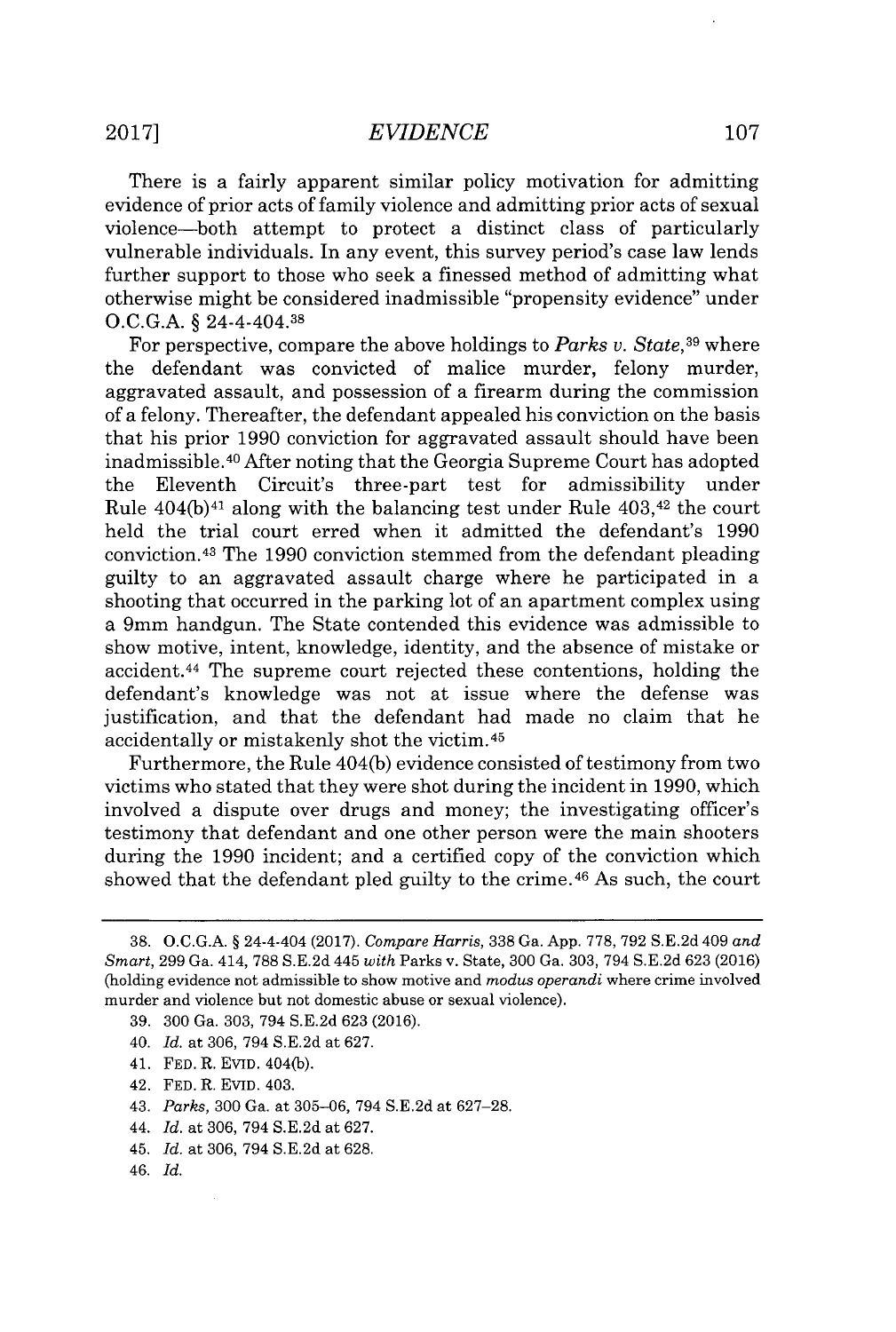also rejected the State's argument that the evidence presented was used to prove identity and motive, holding that identity and motive were inapplicable.<sup>47</sup> In conclusion, the court held the evidence had no purpose other than to show the appellant's propensity towards violence; therefore, the admission of evidence of the other acts under the circumstances constituted an error.<sup>48</sup> Here, however, the error was harmless where the defendant had opened fire eighteen times and was relying on the claim of self-defense. <sup>49</sup>

#### *B. Similar Transaction Evidence of Prior Acts of Child Molestation (O.C.G.A. § 24-4-414(a) and O.C.G.A. § 24-4-413(a))*

In *State v. McPherson,<sup>50</sup>*the State appealed from an order excluding similar transaction evidence of prior acts of child molestation allegedly committed **by** the defendant. The similar transaction in dispute involved a separate alleged victim who contacted law enforcement after the current child molestation charges came to light, alleging the defendant had also molested him when he was in elementary school. The charges the defendant faced included child molestation.<sup>51</sup> The Georgia Court of Appeals reversed the trial court's decision to exclude evidence of the similar transaction, holding, "[g]iven the express direction that evidence of prior sexual offenses committed **by** the defendant 'shall be admissible,' **OCGA** *§* 24-4-414(a) and two related statutes, **OCGA** *§§* 24-4-413(a) and 24-4-415(a), have been construed as creating 'a rule of inclusion, with a strong presumption in favor of admissibility."<sup>52</sup> Furthermore, the court stressed that evidence admitted under these provisions is not subject to the limits of **O.C.G.A.** *§* 24-4-404(b),53 but instead may be considered for any matter to which it is relevant, including whether the evidence demonstrates that the defendant had a propensity to engage in certain sexual offenses.<sup>54</sup> The court of appeals also noted the fact that the prior acts were committed thirty-five years prior to the incident in question did not necessitate exclusion where there had been no showing that the

*<sup>47.</sup> Id.*

<sup>48.</sup> *Id.* at **308,** 794 **S.E.2d** at **628.**

*<sup>49.</sup> Id.* at **308,** 794 **S.E.2d** at **628-29.**

**<sup>50.</sup>** 341 Ga. **App. 871, 800 S.E.2d 389 (2017).**

**<sup>51.</sup>** *Id.* at **871, 800 S.E.2d** at **390.**

**<sup>52.</sup>** *Id.* at **873, 800 S.E.2d** at **391-92** (quoting Steele v. State, **337** Ga. **App. 562, 566, 788 S.E.2d** 145, 149 **(2016)).**

**<sup>53.</sup> O.C.G.A. §** 24-4-404(b) **(2017).**

*<sup>54.</sup> McPherson,* 341 Ga. **App.** at **873, 800 S.E.2d** at **392.**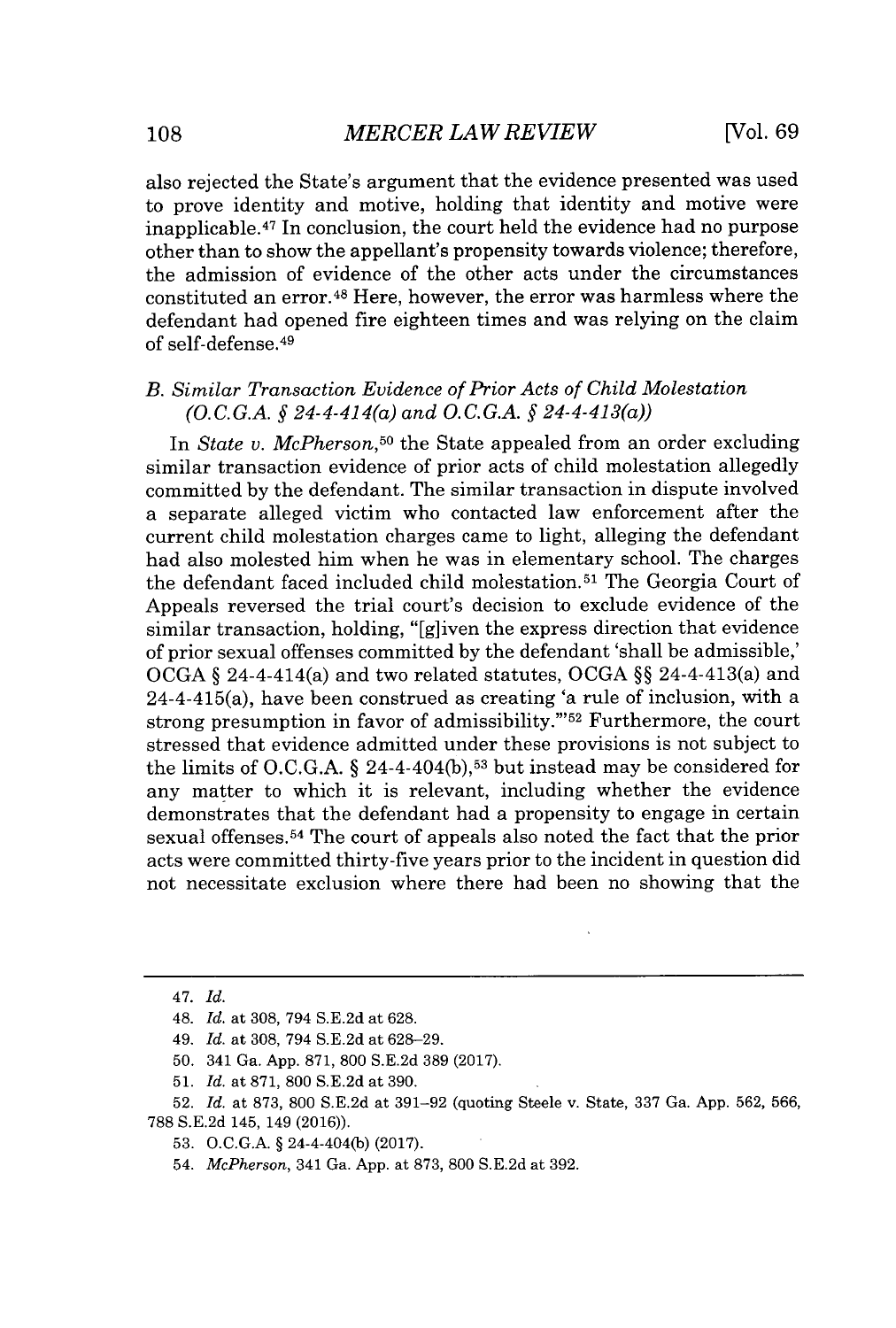potential witness' memory as to the alleged incidents had become impaired or was otherwise patently unreliable.<sup>55</sup>

In *Dixon v. State*,<sup>56</sup> the defendant appealed his convictions of child molestation alleging the Fulton County Superior Court erred in admitting evidence qualifying as "another offense of sexual assault" under **O.C.G.A. §** 24-4-41357 or, pursuant to **O.C.G.A.** *§* 24-4-414,58 "another offense of child molestation."<sup>59</sup> The court held the State's need for this evidence was great based upon the defendant's attacks on the victim's credibility, the lack of any physical evidence, and the delayed nature of the victim's outcry.<sup>60</sup> Each of defendant's past acts involved inappropriate sexual contact between the defendant and children, all of whom were of a similar age to the victim in the case at bar, which the defendant gained access to through a relationship with the child's mother.<sup>61</sup> The fact that the victims were different genders was irrelevant for the court's determination because, as the court explained, "[t]he sexual abuse of young children, regardless of the sex of the victims or the nomenclature or type of acts or other conduct perpetrated upon them, is of sufficient similarity to make the evidence admissible."<sup>62</sup> This is due to the fact that "sex crimes against children require a unique bent of mind.<sup>"63</sup> The court noted here, as in *McPherson*, the passing of time (in this case seven to thirteen years) between the molestation of the previous victims and current victim did not mandate a prejudicial finding under the balancing test in **O.C.G.A.** *§* 24-4-403.64

In *Kritlow v. State,<sup>65</sup>*after the defendant was convicted of aggravated sodomy, aggravated sexual battery, aggravated assault, false imprisonment, and sexual battery, the defendant appealed the admission of evidence of his prior sex offenses.<sup>66</sup> The State sought to introduce evidence of prior sex crimes for purposes of showing the defendant's intent and lustful disposition.<sup>67</sup> In this case, the Catoosa County Superior

- **59.** 341 Ga. **App.** at **255, 800 S.E.2d** at **13.**
- **60.** *Id. at* **262, 800 S.E.2d** at **17.**

**62.** *Id.*

**65. 339** Ga. **App. 353, 793 S.E.2d 560 (2016).**

- *66. Id.* at **353, 793 S.E.2d** at **562.**
- **67.** *Id.* at **355, 793 S.E.2d** at **563.**

**<sup>55.</sup>** *Id. at* **876, 800 S.E.2d** at 394.

**<sup>56.</sup>** 341 Ga. **App. 255, 800 S.E.2d 11 (2017).**

**<sup>57.</sup> O.C.G.A. §** 24-4-413 **(2017).**

**<sup>58.</sup> O.C.G.A. §** 24-4-414 **(2017).**

**<sup>61.</sup>** *Id.*

**<sup>63.</sup>** *Id.* (quoting Gunn v. State, **300** Ga. **App. 229, 232,** 684 **S.E.2d 380, 383 (2009)).**

*<sup>64.</sup> Id.* at **262, 800 S.E.2d** at **17;** see also *McPherson,* 341 Ga. **App.** at **876, 800 S.E.2d** at 394.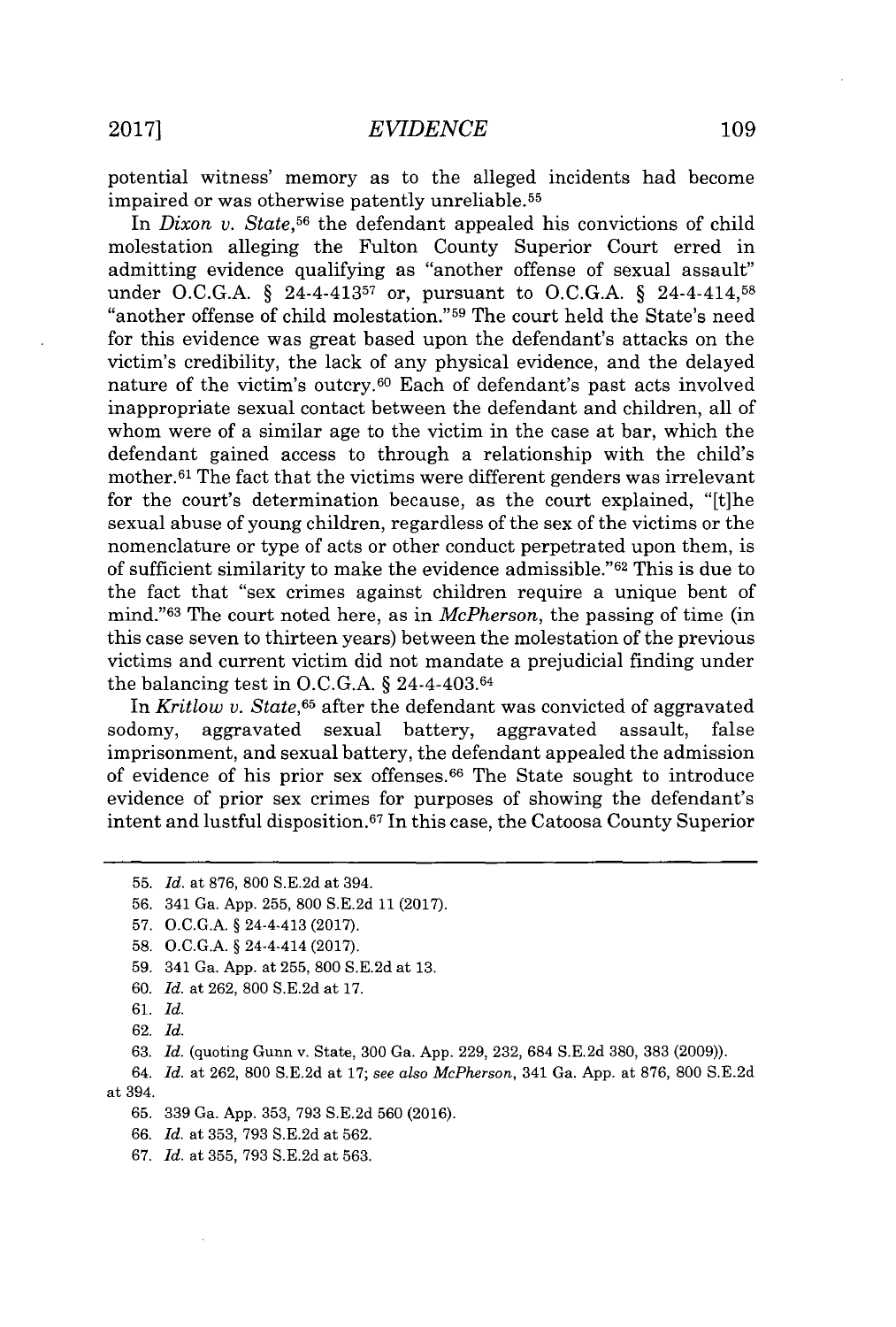Court held that the provisions of **O.C.G.A. §** 24-4-413(a) supersede the provisions of **O.C.G.A.** *§* 24-4-404(b) for the admission of propensity evidence in sexual assault cases.<sup>68</sup> Furthermore, the court found the evidence that the defendant had committed similar sexual assaults was relevant as it,

had the tendency to bolster the credibility of the victim **by** demonstrating that her circumstances were not unique. Indeed, it had the tendency to disprove a claim of fabrication **by** showing that [Kritlow] preyed on women in the victim's **...** circumstance [of being in a place where Kritlow could force them into a smaller room and bar a door preventing escape]. Thus, the evidence satisfied **OCGA** § 24-4-413's relevance threshold.<sup>69</sup>

Similarly, in *Taylor v. State*, <sup>70</sup> the defendant was convicted of two counts of child molestation, two counts of aggravated child molestation, two counts of statutory rape, one count of rape, and one count of influencing a witness. The defendant appealed, arguing the trial court erred **by** allowing testimony about an allegedly similar transaction because there were no similarities between the testimony and the acts alleged **by** the victims.7 1 As a general rule, the sexual molestation of young children or teenagers, regardless of the type of act, is sufficiently similar to be admissible as similar transaction evidence. <sup>72</sup>In *Taylor,* the defendant's sister testified about an incident that occurred when she was nine or ten where defendant had her and her cousins play "mommies and daddies," a game that involved "sexual contact," like "touching and feeling," kissing on the mouth and touching private parts. <sup>73</sup>

The State argued the testimony was admissible because it tended to show the defendant's lustful disposition toward young girls.<sup>74</sup> Even though the defendant only touched his sister's arm during that game, the evidence was still admissible, despite it occurring fifteen years prior to the crime at issue: "Where, as here, the similar transaction evidence **is** otherwise admissible, a time lapse such as this one goes to the weight and credibility of the evidence and does not demand its exclusion." <sup>75</sup>

- **71.** *Id.* at **321-23, 793 S.E.2d** at **199-200.**
- **72.** *Id.* at **323, 793 S.E.2d** at 200.

**<sup>68.</sup>** *Id.*

*<sup>69.</sup> Id.* at **356, 793 S.E.2d** at **563** (alteration in the original) (quoting Marlow v. State, **337** Ga. **App. 1,** 4, **785 S.E.2d 583, 586 (2016)).** 

**<sup>70. 339</sup>** Ga. **App. 321, 793 S.E.2d 198 (2016).**

**<sup>73.</sup>** *Id.*

<sup>74.</sup> *Id.*

**<sup>75.</sup>** *Id.* at 323-24, **793 S.E.2d** at 200; *see also* United States v. Gaskins, 849 **F.3d** 1345 **(11th** Cir. **2017)** (holding evidence of defendant's prior interactions with two minors, whom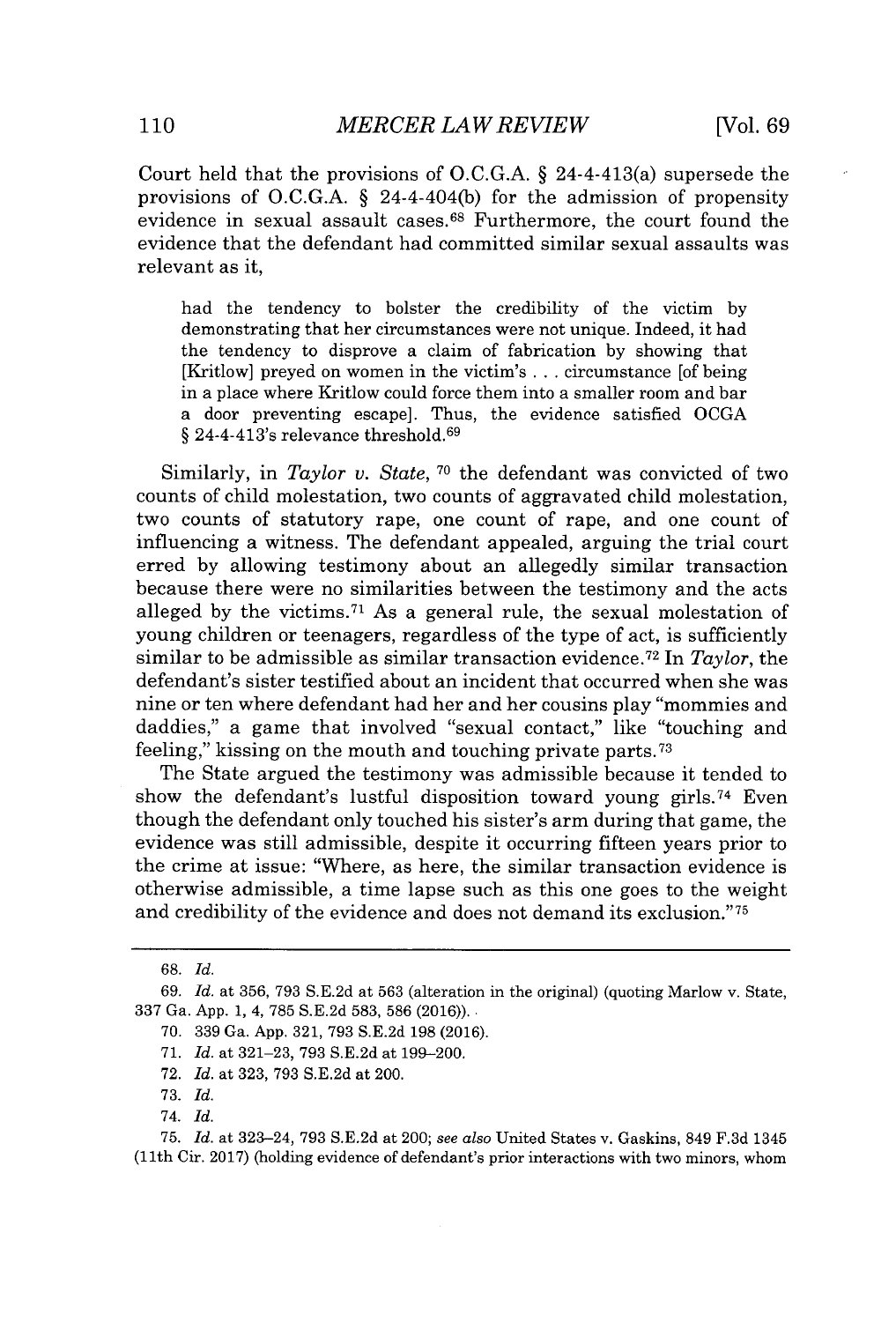# *EVIDENCE* **2017]** 111

#### IV. HEARSAY EXCEPTIONS

Courts during this survey period provided further guidance regarding two important exceptions to the hearsay rule: the excited utterance exception as well as the residual exception. Further, the courts also shed light on an important distinction regarding the exception for party admissions as they relate to admissions made through text messages.

#### *A. Excited Utterances*

In *Akintoye v. State,<sup>7</sup><sup>6</sup>*the defendant was convicted of theft **by** taking, theft **by** deception, exploitation of an elder person, violation of the Racketeer Influenced and Corrupt Organizations Act (RICO), and money laundering.<sup>77</sup> The defendant contended the trial court erred in admitting the victim's grandson's testimony on the ground that it constituted inadmissible hearsay.<sup>78</sup>In *Akintoye,* the evidence showed the victim made the statements in question to his grandson immediately after learning that he had been scammed into wiring more than six thousand dollars into a bank account **by** a man who falsely posed as his grandson, and when the victim made the statements, he was confused and very distraught.<sup>79</sup> The court found that "[u]nder the totality of the circumstances, these statements were made under the stress of excitement caused **by** a startling event and the statements related to the startling event," and thus upheld the admissibility of the testimony of the grandson under the excited utterance exception to the hearsay rule.<sup>80</sup>

#### *B. Residual Exception*

Aside from admitting the testimony under the excited utterance exception, the court in *Akintoye* also admitted the evidence under the residual exception to the hearsay rule.<sup>81</sup> Again, the defendant in this action contended that the victim's grandson's testimony was

- **76.** 340 Ga. **App. 777, 798 S.E.2d 720 (2017).**
- **77.** *Id.* at **777, 798 S.E.2d** at **722-23.**
- **78.** *Id.* at **785, 798 S.E.2d** at **727.**
- **79.** *Id.* at **786, 798 S.E.2d** at **727.**
- **80.** *Id.* at **786, 798 S.E.2d** at **727-28.**
- **81.** *Id.* at **786, 798 S.E.2d** at **728.**

the defendant drove to meet clients for prostitution and later discovered to be minors was admissible as other acts evidence, in prosecution of the defendant for sex trafficking of a minor; the evidence was highly probative as the charged offense and defendant's interactions with two minors were close both in nature and in time, the nature of evidence was no more inflammatory or emotionally charged than the crime for which defendant was tried, furthermore, the district court provided two limiting instructions at trial, and as a result, the risk of prejudice was minimized).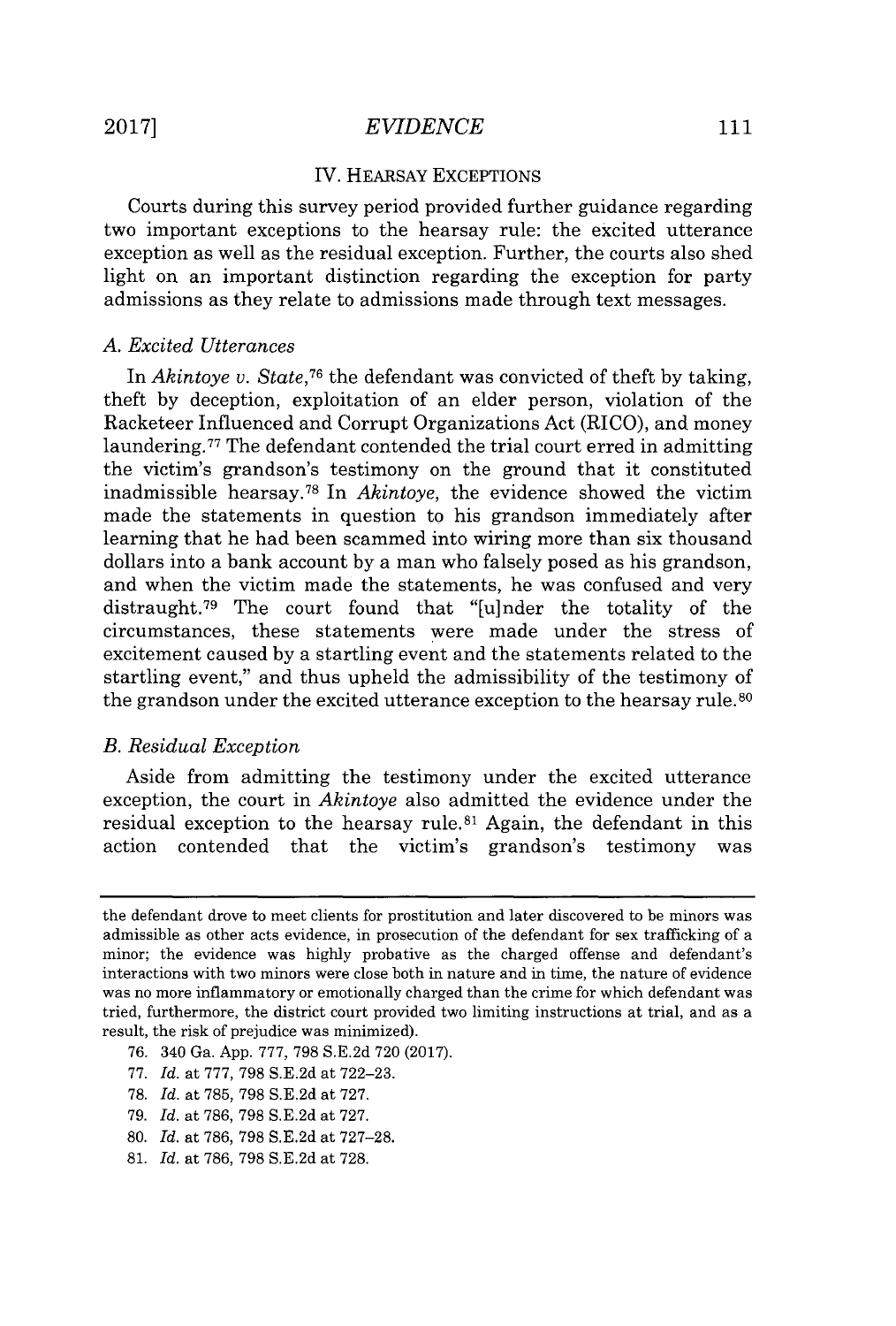inadmissible under the residual exception to the hearsay rule.<sup>82</sup> After setting forth the residual exception statute, the court cited six requirements for admitting evidence under the residual hearsay rule:

**(1)** The hearsay declarant is unavailable as a witness; (2) The statement is evidence of a material fact; **(3)** No comparable evidence is available to the proponent through reasonable efforts; (4) The statement shows circumstantial guarantees of trustworthiness; **(5)** The proponent provides pre-trial notice of intent to offer the statement under this exception; and, **(6)** The general purposes of the rules of evidence and the interests of justice will best be served **by** admission of the statement into evidence. <sup>83</sup>

As applied to *Akintoye,* the declarant was no longer living (thus making him unavailable) and his statements to his grandson provided evidence of a material fact—that he wired money under false pretenses. The circumstances surrounding the statements provided sufficient guarantees of trustworthiness given the close relationship between the victim and his grandson. The State gave notice of its intent to offer the grandson's statements before trial, and the general purposes of the evidence rules and interests of justice were best served **by** admitting the grandson's statements because, otherwise, the State could not prosecute the crime. $84$  Finally, the court held that the grandson's statements were more probative than any other available evidence as the State had no other evidence to demonstrate why the victim transferred the funds into the defendant's account.<sup>85</sup> Therefore, the court held that the grandson's testimony regarding the victim's statements was admissible under the residual exception to the hearsay rule. <sup>86</sup>

The courts in this survey period have also provided litigators with evidence of statements that fall outside the residual exception. In *Wilson v. State,* **87** the Georgia Supreme Court ruled that, where a defendant could not affirmatively show that excluding a certain witness's statement probably affected the outcome of trial, given the overwhelming evidence of guilt, the trial court properly excluded the statement. 8 Following the partial denial of his motion for new trial, the defendant appealed his convictions and sentences for malice murder and other crimes in

**<sup>82.</sup>** *Id.* at **786, 798 S.E.2d** at **727.**

**<sup>83.</sup>** *Id.* at **786, 798 S.E.2d** at **728.**

<sup>84.</sup> *Id.*

**<sup>85.</sup>** *Id.*

**<sup>86.</sup>** *Id.*

**<sup>87. 301</sup>** Ga. **83, 799 S.E.2d 757 (2017).**

**<sup>88.</sup>** *Id.* at **89, 799 S.E.2d** at **762.**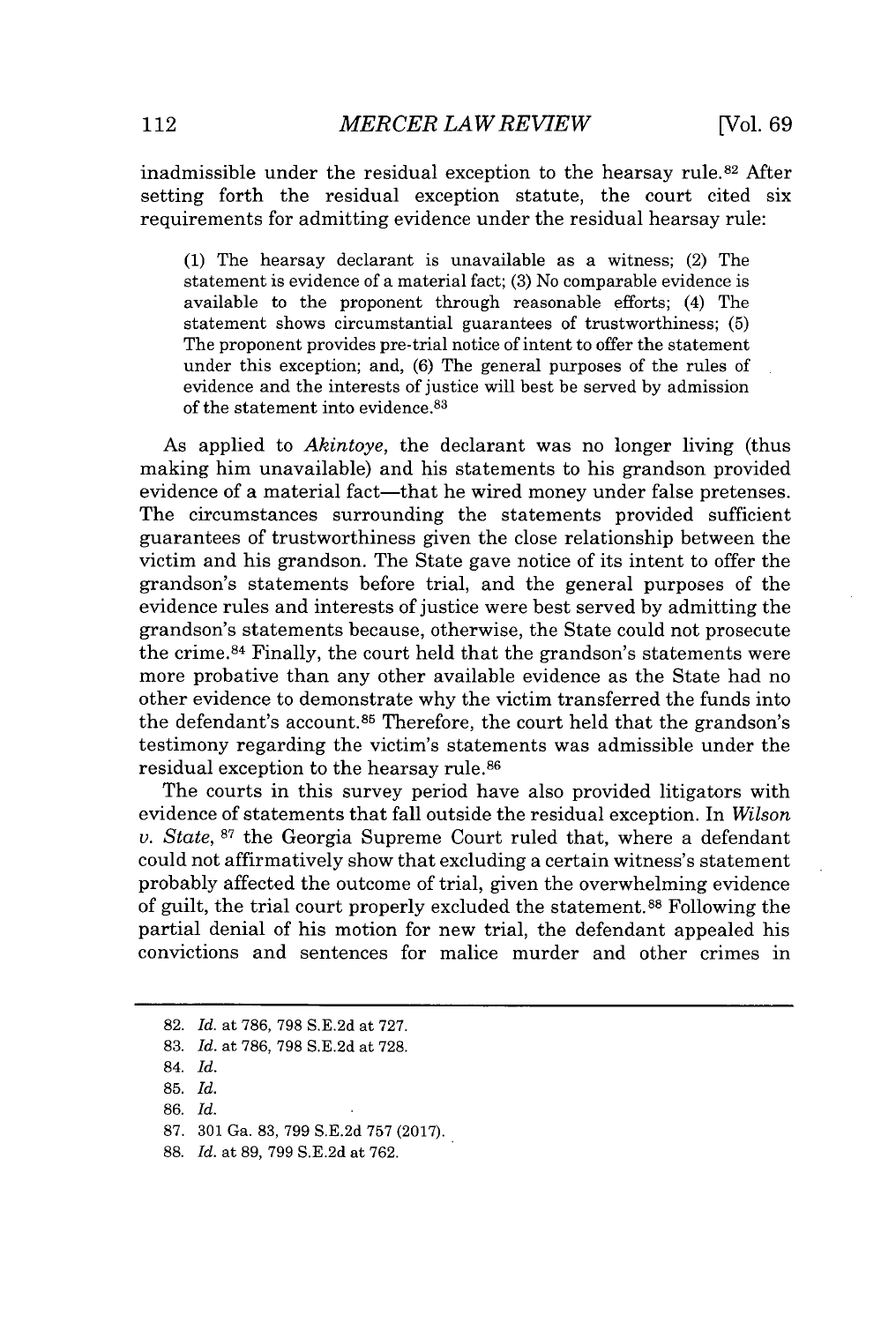connection with the robbery of Cassandra James in November 2009 and her fatal stabbing the following December. The defendant's sole charge was that the trial court erroneously excluded an out-of-court declaration that would ostensibly explain why his footprint was found on the victim's door shortly before she was found murdered inside her apartment.89 In its opening statement at trial, the defense counsel informed the jury that it would hear from the victim's property manager who would testify that, a few days prior to her death, she reported an incident to him when someone allegedly kicked in her door.<sup>90</sup>

Following opening statements, the State raised an objection to the anticipated statements, arguing that its admissibility would have to be considered, if at all, under the residual exception to the hearsay rule. <sup>91</sup> As the trial progressed, the State informed the trial court that the manager had been contacted, and the State took the position that the alleged statement **by** the victim would be inadmissible under the residual exception to the hearsay rule. The statement failed to meet the requirement of trustworthiness or reliability because the victim and the property manager hardly knew each other, and the manager denied that the victim ever notified him that her apartment door had been kicked  $\text{in.}^{92}$  The court reiterated the principal that the exception is one which is "to be used very rarely, and only in exceptional circumstances **.** . **.** when certain exceptional guarantees of trustworthiness exist and when high degrees of probativeness and necessity are present."<sup>93</sup> Furthermore, the court went on to emphasize that,

Such guarantees must be equivalent to cross-examined former testimony, statements under a belief of impending death, statements against interest, and statements of personal or family history. These categories of hearsay have attributes of trustworthiness not possessed **by** the general run of hearsay statements that tip the balance in favor of introducing the information if the declarant is unavailable to testify. And they are all considered sufficiently trustworthy not because of the credibility of the witness reporting them in court, but because of the circumstances under which they were originally made.<sup>94</sup>

- **92.** *Wilson,* **301** Ga. at **87, 799 S.E.2d** at **761.**
- **93.** *Id.* at **89, 799 S.E.2d** at **762.**

**<sup>89.</sup>** *Id.* at **83, 799 S.E.2d** at **758.**

**<sup>90.</sup>** *Id.* at **86-87, 799 S.E.2d** at **760.**

**<sup>91.</sup>** *Id.; see also* **O.C.G.A. § 24-8-807 (2017).**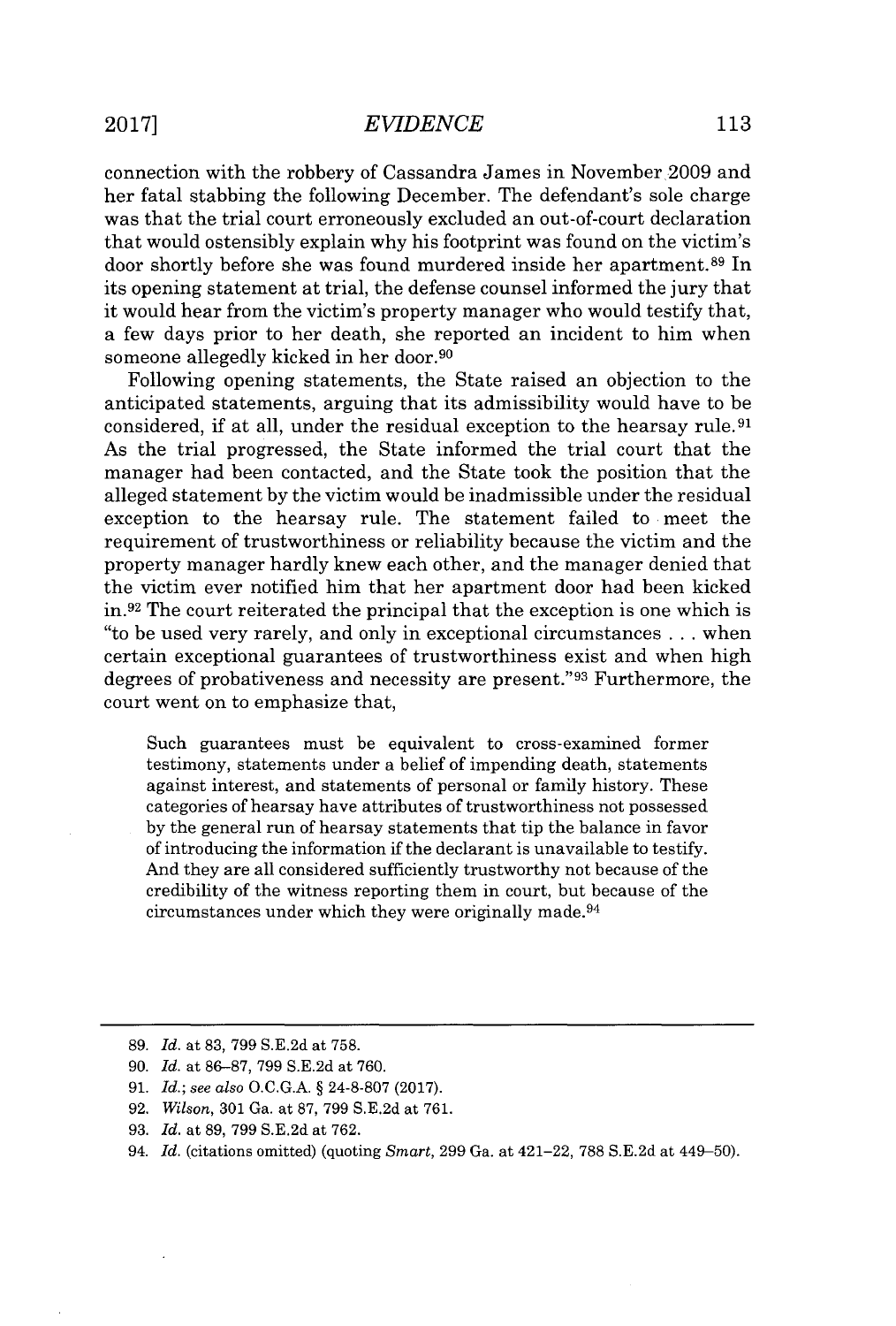Clearly, this was not an instance where such guarantees were metgiven the witness who was alleged to have witnessed the statement in question denied that the statement had ever been made.<sup>95</sup>

### *C. Differences in Incoming and Outgoing Text Messages for Purposes of Meeting the Hearsay Exception of an Admission by a Party Opponent*

*In Glispie v. State,* **96** the defendant was convicted of violating the Georgia Controlled Substance  $Act^{97}$  for possession with intent to distribute drugs, obstruction of a law enforcement officer, fleeing and attempting to elude, failure to stop at a stop sign, and driving an unsafe or improperly equipped vehicle.<sup>98</sup> The case was appealed to the Georgia Court of Appeals, and Judge Doyle authored an opinion on the matter.<sup>99</sup> Thereafter, the Georgia Supreme Court granted certiorari to address two questions:

**(1)** Did the Court of Appeals err in concluding that text messages sent to the cell phone found in [defendant's] possession were admissible as party admissions? (2) Did the Court of Appeals err in concluding that the trial court did not err in denying [defendant's] motion in limine to exclude the text messages?<sup>100</sup>

The text messages in question were extracted from the defendant's cell phone and reflected several conversations between the defendant and potential drug buyers. Both at trial and in the defendant's appeal to the court of appeals, the defendant contended that all of the text messages from his cell phone constituted inadmissible hearsay.<sup>101</sup> The court clarified that,

An admission is a statement offered against a party which is **...** [t]he party's own statement **.** . **.** Therefore, the outgoing text messages on the cell phone may be considered [defendant's] own statements, as the facts of this case indicate that [defendant] sent the messages. The

*<sup>95.</sup> Id.* at **87, 799 S.E.2d** at **761.**

*<sup>96. 300</sup>* Ga. **128, 793 S.E.2d 381 (2016).**

**<sup>97.</sup> O.C.G.A. §§ 16-13-20-56.1 (2017).**

**<sup>98.</sup>** *Glispie,* **300** Ga. at **133, 793 S.E.2d** at **385.**

*<sup>99.</sup>* Glispie v. State, **335** Ga. **App. 177, 177, 779 S.E.2d 767,** *770* **(2015).**

**<sup>100.</sup>** *Glispie,* **300** Ga. at **128, 793 S.E.2d** at **382.**

**<sup>101.</sup>** *Id.* at **131, 793 S.E.2d** at 384.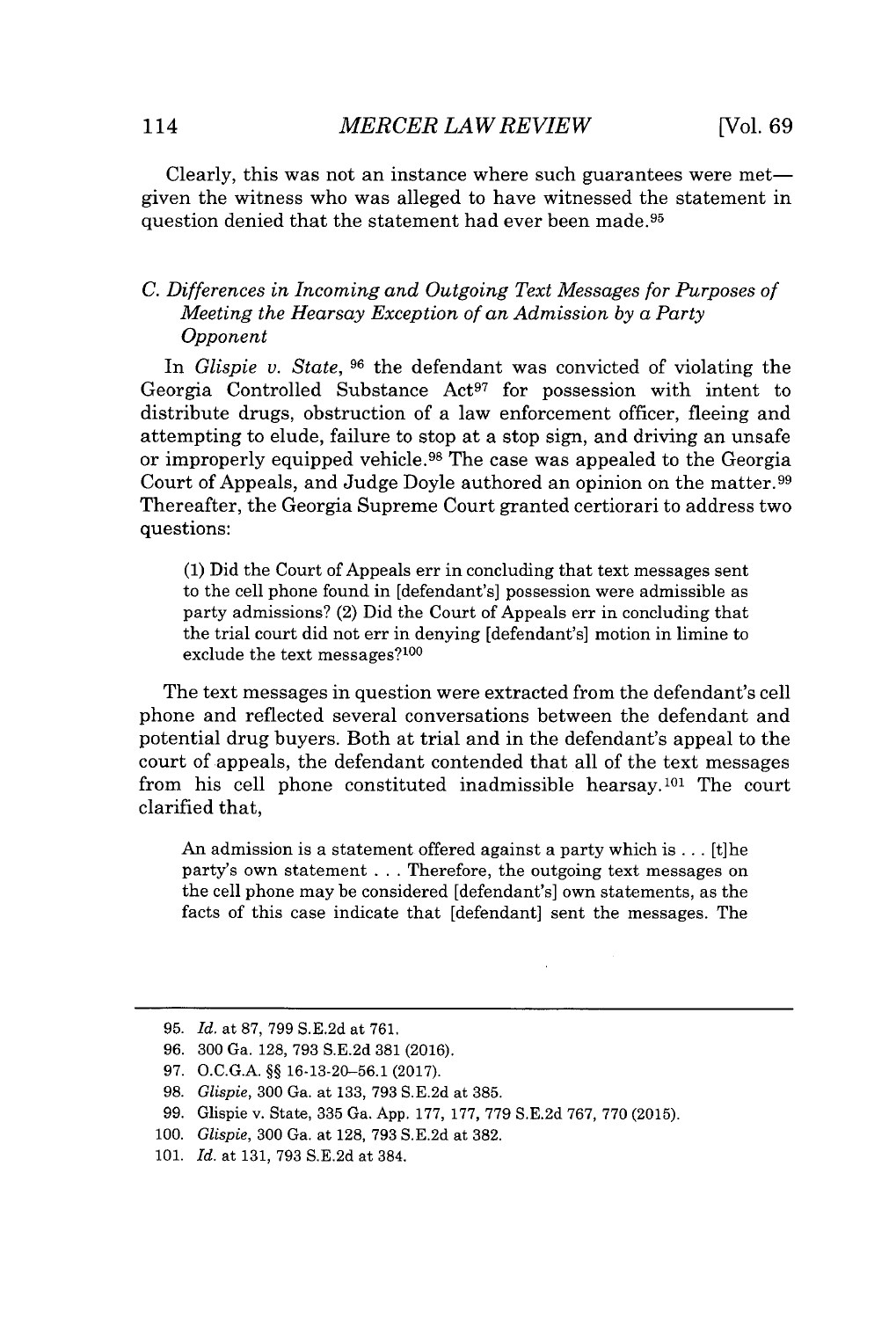incoming text messages, however, are not statements **by** [defendant]. As such, they do not fall under this hearsay exception.<sup>102</sup>

Therefore, where there is a sufficient argument as to the authenticity of the author of the text messages sent, there is precedent to admit correspondence sent from any number of different modes of electronic media under the hearsay exception for party admissions.<sup>103</sup>

#### *D. Solicitation of Evidence that Opens the Door for Hearsay Exceptions Prevents Subsequent Claims of Error Based on the Admissibility of the Testimony in Question*

In *Adkins v. State,* 104 the defendant was convicted of felony murder, possession of a firearm during the commission of a felony, aggravated assault, and possession of a firearm **by** a convicted felon and was subsequently sentenced to life imprisonment. His conviction stemmed from the murder of Frederick Early and the non-fatal shootings of Briona Moore and Pamphylia Baynes.10<sup>5</sup>

On the date in question, Briona Moore and Pamphylia Baynes attempted to take a bus so Baynes could retrieve her disability check. They met Early, also known as "Smurf," who had agreed to give Moore money for bus fare. The three talked for about ten minutes on a street corner before a car drove **by** and a passenger opened fire on the group. Baynes and Moore were shot but survived. Early died of multiple gunshot wounds. **<sup>106</sup>**

When interviewed while at the hospital after the shooting, neither Moore nor Baynes could identify the shooter **by** name. Moore added that the shooter was wearing a ski mask that encumbered her ability to identify the individual. Yet, at trial, both Baynes and Moore identified Adkins as the shooter. Rosalee Smith, another eyewitness to the shooting, together with Moore, testified that Adkins went **by** the name **"Fly** Monkey"; further, Baynes testified that Adkins went **by** the alias **"Fly."<sup>107</sup>**

On cross-examination, Baynes testified that she heard Early say, **"Fly, Fly, Fly,"** after he was shot just before his death. Adkins claimed this was a case of mistaken identity, and his counsel stressed in closing argument that there was no physical evidence linking Adkins to the shootings and

**107.** *Id.*

<sup>102.</sup> *Id.*

**<sup>103.</sup>** *Id.*

<sup>104.</sup> **301** Ga. **153, 800 S.E.2d** 341 **(2017).**

**<sup>105.</sup>** *Id.* at 154, **800 S.E.2d** at 343.

*<sup>106.</sup> Id.*